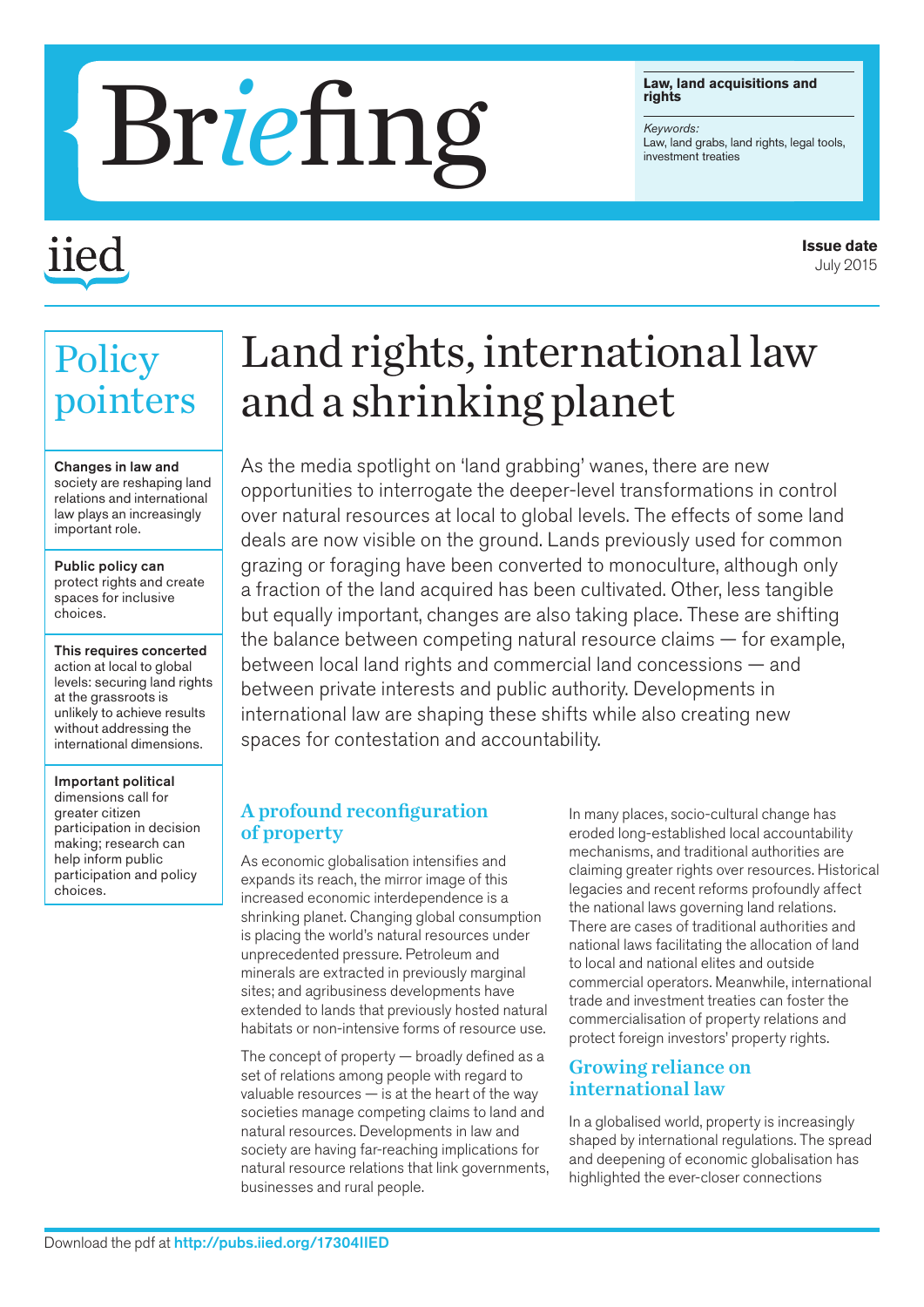between international legal arrangements governing the global economy on the one hand, and claims to land and natural resources on the other. As pressures on valuable lands grow and

#### *Investment treaties can protect foreign investors against legitimate land claims of indigenous peoples*

land relations become more transnational, struggles over land increasingly rely on international law.

Indigenous peoples have taken cases of intrusions on their ancestral lands to international human rights

bodies. Peasant movements are campaigning to get international recognition for peasant land rights, their resolve strengthened by concerns about 'land grabbing'. And UN Special Rapporteurs have clarified the property implications of fundamental human rights — for example, showing that access to land and natural resources can be instrumental in realising the right to food.

Soft law instruments are making inroads into areas where international lawmakers would previously not venture. The Voluntary Guidelines on the Responsible Governance of Tenure, endorsed in 2012 by the UN Committee on World Food Security, provide international guidance on land tenure — an issue that has traditionally fallen within the exclusive preserve of domestic jurisdiction.

The rise of investor–state arbitration, based on international investment treaties between two or more states to promote cross-border investment flows, has produced the most far-reaching developments in the international protection of property.

Investment treaties set standards of treatment that are primarily aimed at protecting foreign investment and any associated natural resource rights, allowing investors to seek compensation for state conduct that breaches those standards. Over the past few years, investors have used these treaties to bring a growing number of international arbitrations against states. Some investors have sought significant compensation when challenging the legality of state conduct linked to land governance, including redistribution, restitution of property, handling of farm occupations, valuation, zoning regulations and termination of land transactions.

Investors have also used investment treaties to challenge land reform before the national courts, and governments have invoked them to resist indigenous peoples' land restitution claims targeting land owned by foreign investors. These many legal developments are redesigning spaces for land claims at local and national level.

International human rights law recognises the important sociocultural dimensions of land and ties property relations to self-determination and the realisation of socioeconomic rights. International investment law, on the other hand, conceptualises land primarily as a commercial asset, expressing its value in monetary terms. These two bodies of law also offer different standards of protection, legal remedies and interpretive approaches: broadly speaking, investment law provides more stringent protections than human rights law.

In many places, there is growing pressure on land from mining and petroleum projects, agribusiness investments, special economic zones, tourism developments and infrastructure projects. This can bring into contest different property concepts and claims — for example, where a government allocates commercial concessions in areas claimed by indigenous peoples or rural communities, or where land restitution or redistribution claims target property held by foreign investors. The recent wave of large-scale land deals for plantation agriculture, many under the protection of investment treaties, could result in more investors bringing claims for land-related disputes.

#### Box 1. Sawhoyamaxa indigenous community v Paraguay

In 1991 the Sawhoyamaxa community began legal proceedings to claim restitution of their ancestral lands, taking the case to national courts first and then to the Inter-American Court of Human Rights. The Paraguayan government resisted these claims, partly on grounds that they "collide[d]" with a property title held by a foreign investor protected under an investment treaty.

In its 2006 judgment, the Inter-American Court noted that the investment treaty did not prohibit expropriation, but subjected its legality to certain conditions, including public purpose. The court held that land restitution, aimed at realising the collective right to property of indigenous peoples, could constitute public purpose and ordered restitution within three years.

In 2014 after 23 years of legal wrangling, Paraguay passed a law providing for the expropriation of the land and its restitution to the Sawhoyamaxa community. Paraguay's Supreme Court of Justice rejected a constitutionality challenge against this law in late 2014. It remains to be seen whether the implementation of the law will give rise to investor-state arbitration claims based on the investment treaty, and with what consequences.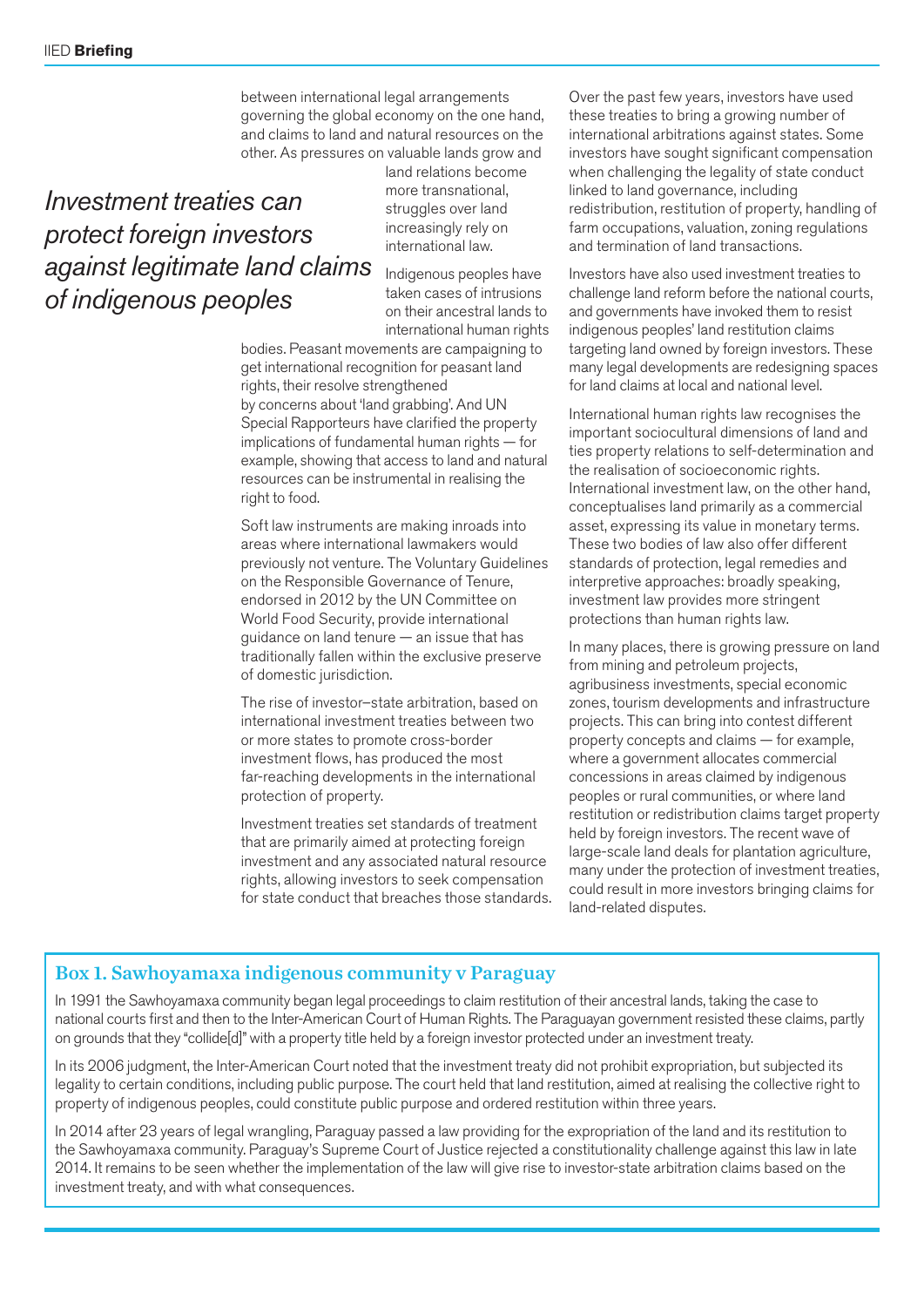#### Land rights and investment treaties

In establishing standards of treatment to protect foreign investment against adverse state conduct, investment treaties reinforce international policy guidance that sets parameters for quality in land governance and reform processes.

But important issues of distribution are also at stake. Investment treaties can protect foreign investors' landholdings against legitimate land claims of indigenous peoples, small-scale rural producers, and landless and other poor and marginalised groups.

While typically investment treaties recognise that states have the right to expropriate land to implement land reform, they can, at the same time, establish compensation requirements that go beyond the standards set under national and international human rights law. At scale, application of these more stringent requirements, without consideration of historical injustices and without the flexibility of international human rights law, can make it more costly and so difficult for states to redistribute or restitute land, or to reform land tenure regimes.

In relation to 'land grabbing', the legal protections enshrined in investment treaties risk compounding any shortcomings in national governance. Investment treaties could protect one-sided land deals that comply with national law but dispossess rural people. A mechanical application of investment treaties might enable investors to obtain compensation at full market value, even if they acquired the land at less than market price.

The doctrine of legitimate expectations developed through the arbitral interpretation of investment treaties — could also expose governments to liability for promises that public officials made to investors before consulting communities. As states and non-state actors take measures to tackle 'land grabbing', the public purse may have to shoulder the full costs that these measures create for agribusiness companies.

Most investment treaties enable states to regulate the acquisition of land rights by foreign investors. But, depending on their formulation, pre-establishment investment treaties can require states to remove restrictions on the acquisition of land rights that treat foreign investors differently from local nationals. This could foster commercialisation of land relations in places where land has important social, cultural and spiritual value.

#### Box 2. Trade preferences and land concessions in Cambodia

Cambodia has granted large-scale land concessions since the 1990s, when national law provided little guidance. The 2001 Land Law and 2005 Sub-Decree 146 established the legal framework for land concessions. As a least-developed country, Cambodia has access to EU markets under the latter's 'Everything But Arms' (EBA) initiative — a system of trade preferences set up in 2001 whereby products are imported into the EU free of duties and quotas, with the exception of armaments.

The Cambodian legal reforms have underpinned substantial increases in the volume of land concessions. Official figures indicate that, between 1996 and 2012, the government awarded land concessions for more than 1.2 million hectares of land, though activists suggest that the real figure may be significantly higher.1 This includes sugar plantations exporting to the EU and set up by investors from countries not eligible for the EBA. Land concessions have been accompanied by concerns about negative impact and human rights abuses.<sup>2</sup>

Some recent international jurisprudence provides pointers on how arbitral tribunals can consider the complexities of land relations in investment disputes — for example, by excluding from protection investments made through corruption or other illegality, or by considering whether investors were aware of the tenure risks when they made the investment. But important questions remain, and much depends on how these lines of jurisprudence will evolve in the coming years.

#### Tackling the trade dimension

Trade law — including international treaties and unilateral measures — affects important aspects of this global reshaping of property. One reason is that trade liberalisation can foster changes in land relations. As economies become more integrated and agriculture more commercialised, local land relations often become more commercialised too — because new market opportunities tend to increase land values. Much evidence shows that agricultural commercialisation can make local land relations more monetised and individualised.

The connection between trade and property can be more direct, too. Many recent economic treaties bundle together trade preferences, investment protection and recognition of intellectual property rights. Trade preferences and improved access to export markets can also be important drivers of large-scale land deals, by increasing incentives for agribusiness investments that target those markets.

Large land deals have also been associated with trade restrictions. When some big food exporters introduced a ban on exports in the wake of the food price hike of 2007–08, some food